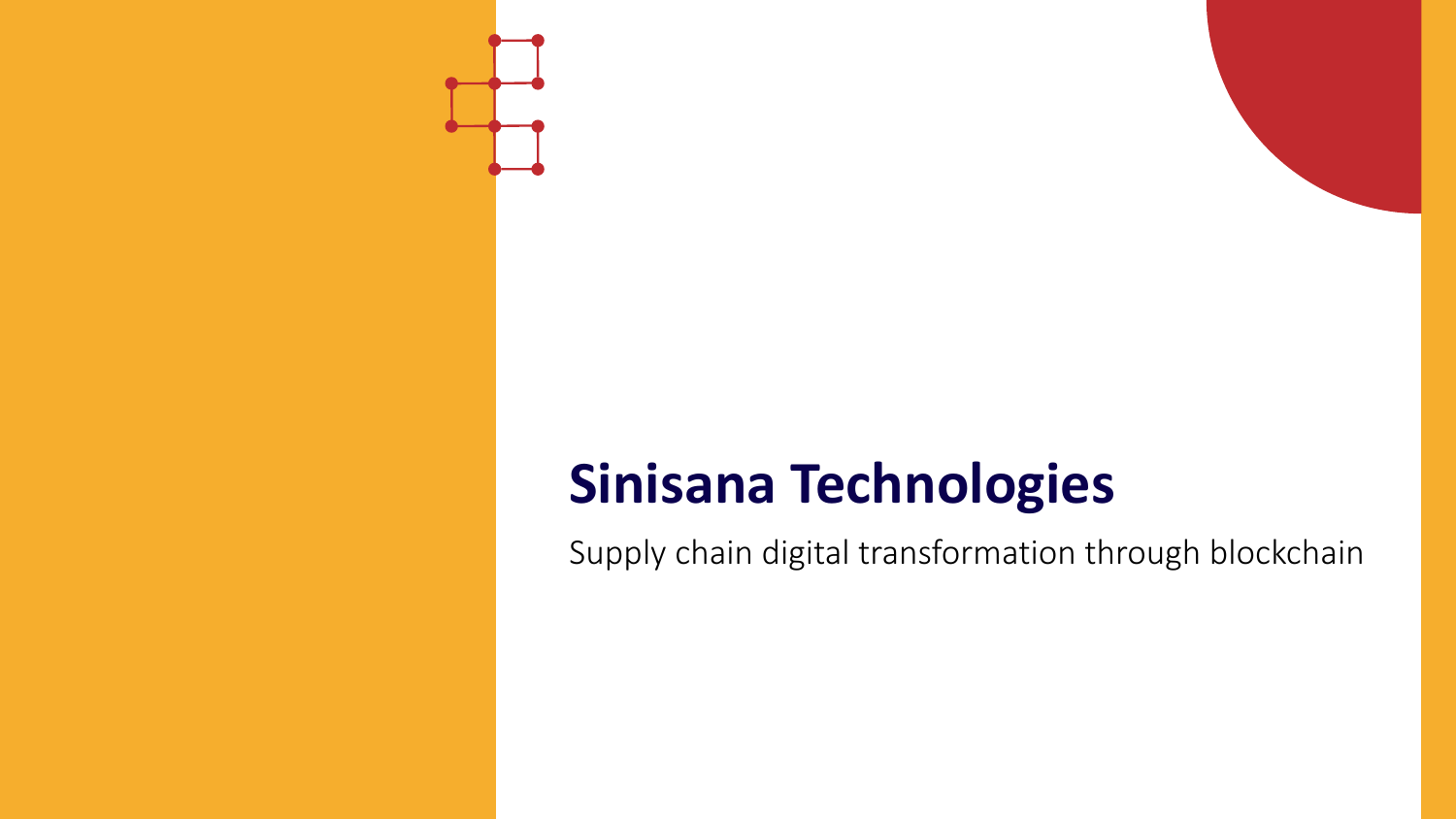

Better supply chains through trust & transparency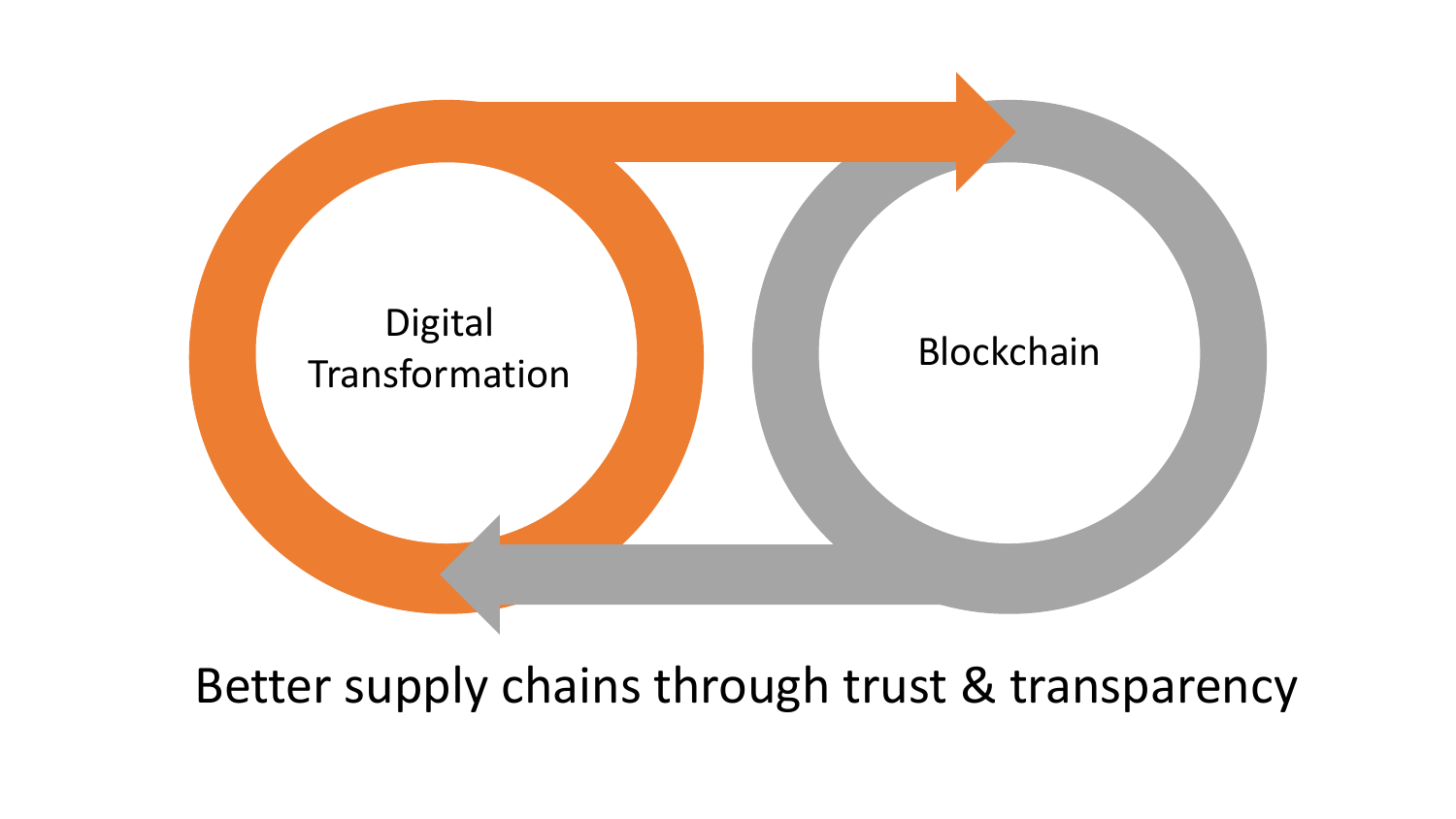# SINISANA

Sinisana Technologies began operations in 2019. Based in Malaysia, Sinisana was co-founded by supply chain expert Gary D'Agostino and technologist Jonah Lau to use blockchain technology to make better supply chains through trust & transparency.

We focus on helping companies gain consumer mindshare through improving compliance towards food safety, fraud prevention, sustainability, and responsible sourcing.

Sinisana is an Alliance Partner of Ant Group since July 2020.

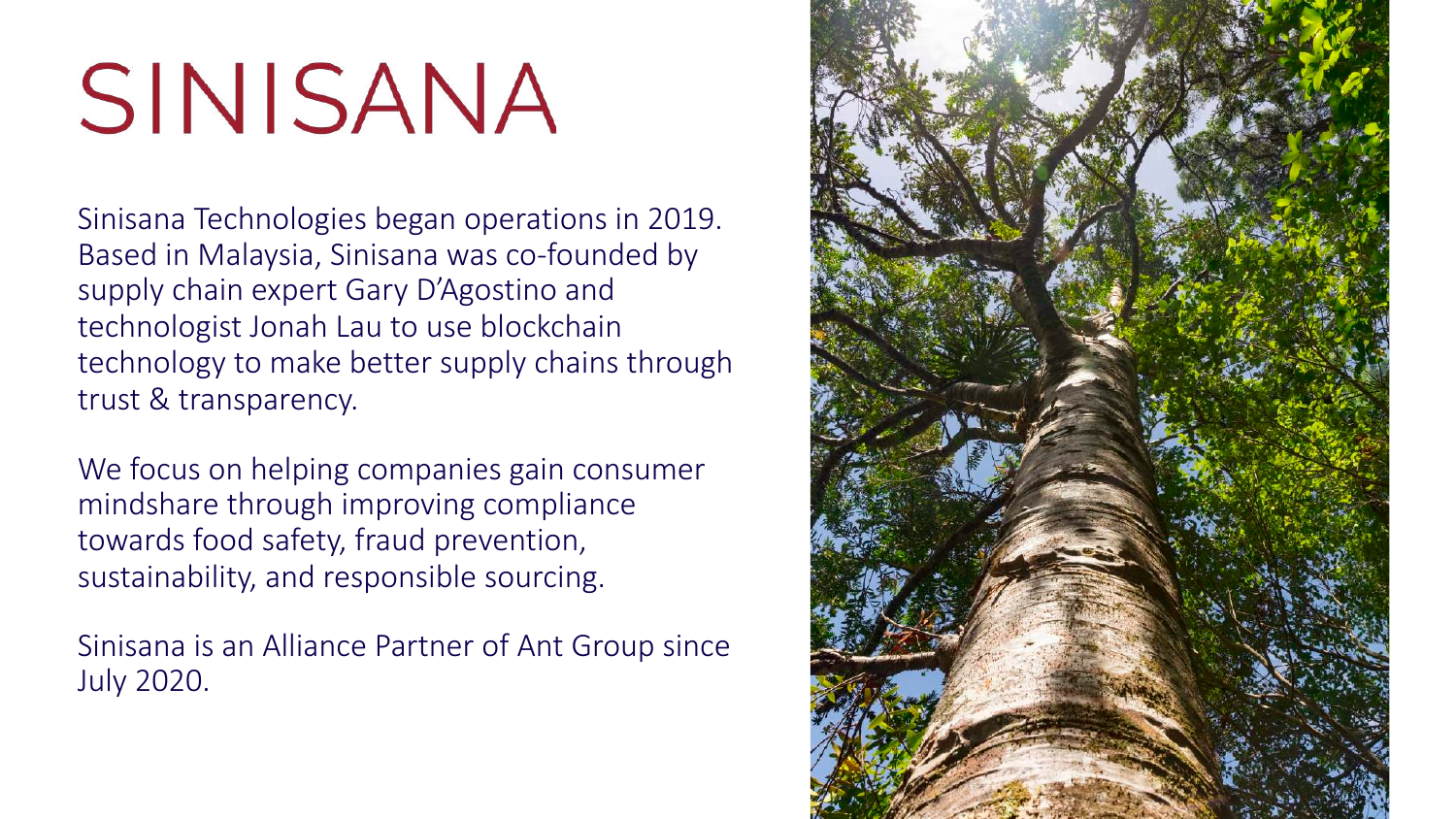

# **Gary D'Agostino**

Co-Founder & CEO

Successful business builder with expert knowledge of all supply chain functions, strategic planning, negotiation, as well as business development.

Directly responsible for building multiple food brands which were eventually acquired for >\$100m USD.

Set up international partnerships in China, Thailand, Indonesia, and Korea with annual trading volume exceeding \$100m USD in canned and packaged food items.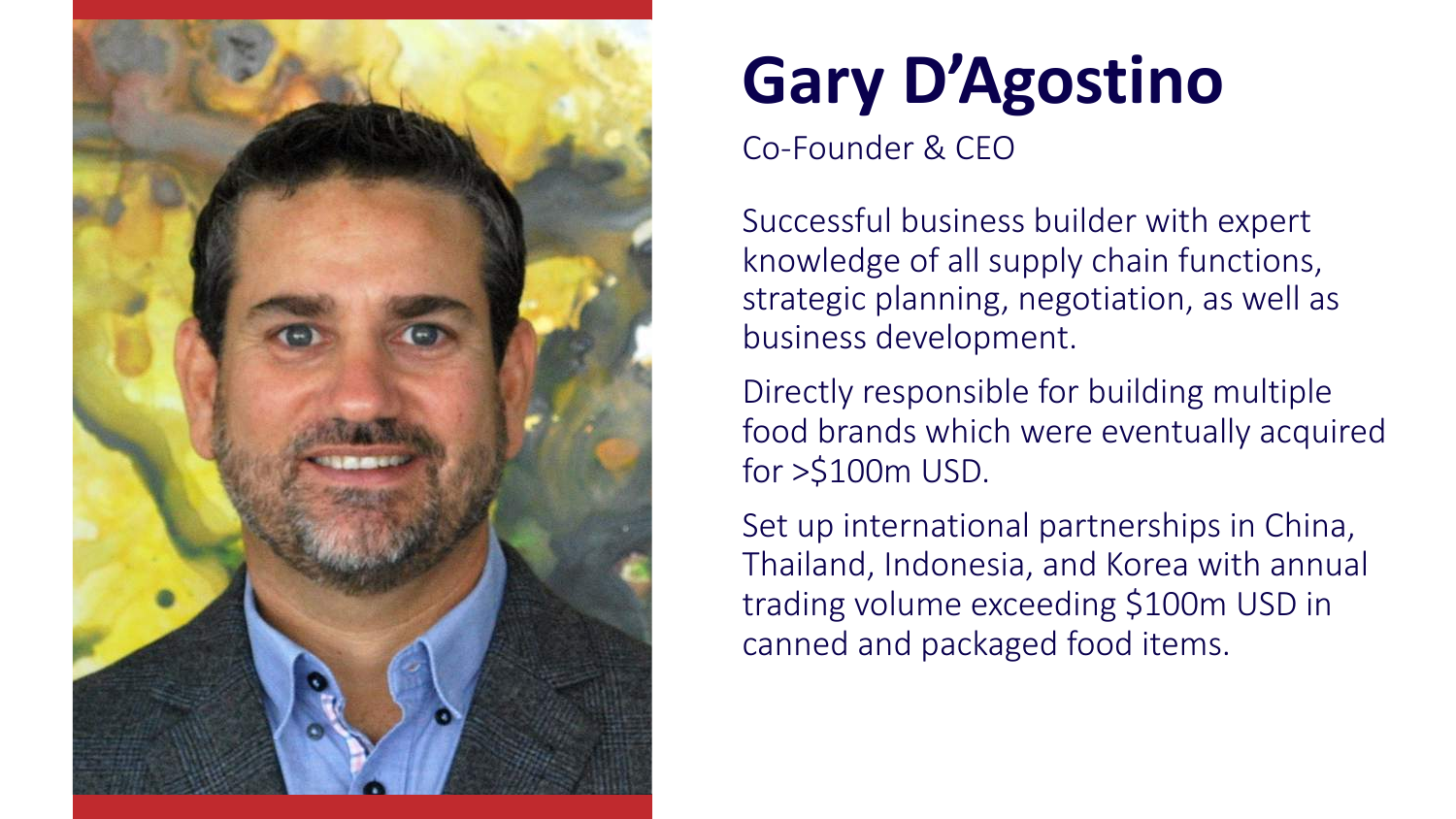

### **Jonah Lau**

#### Co-Founder & CTO

Deeply-experienced technology entrepreneur. Ex-Accenture & Ex-Cuscapi CTO.

Designed & created multiple tech platforms for telco, automotive, and F&B industries with clientele across the Asia Pacific region.

Managed R&D centers in multiple countries & cultures.

Notable successful projects for McDonald's AP, YUM SEA, Maxim's HK, Jollibee PH, and multiple automotive companies in Malaysia (Hyundai, KIA, Proton, etc.)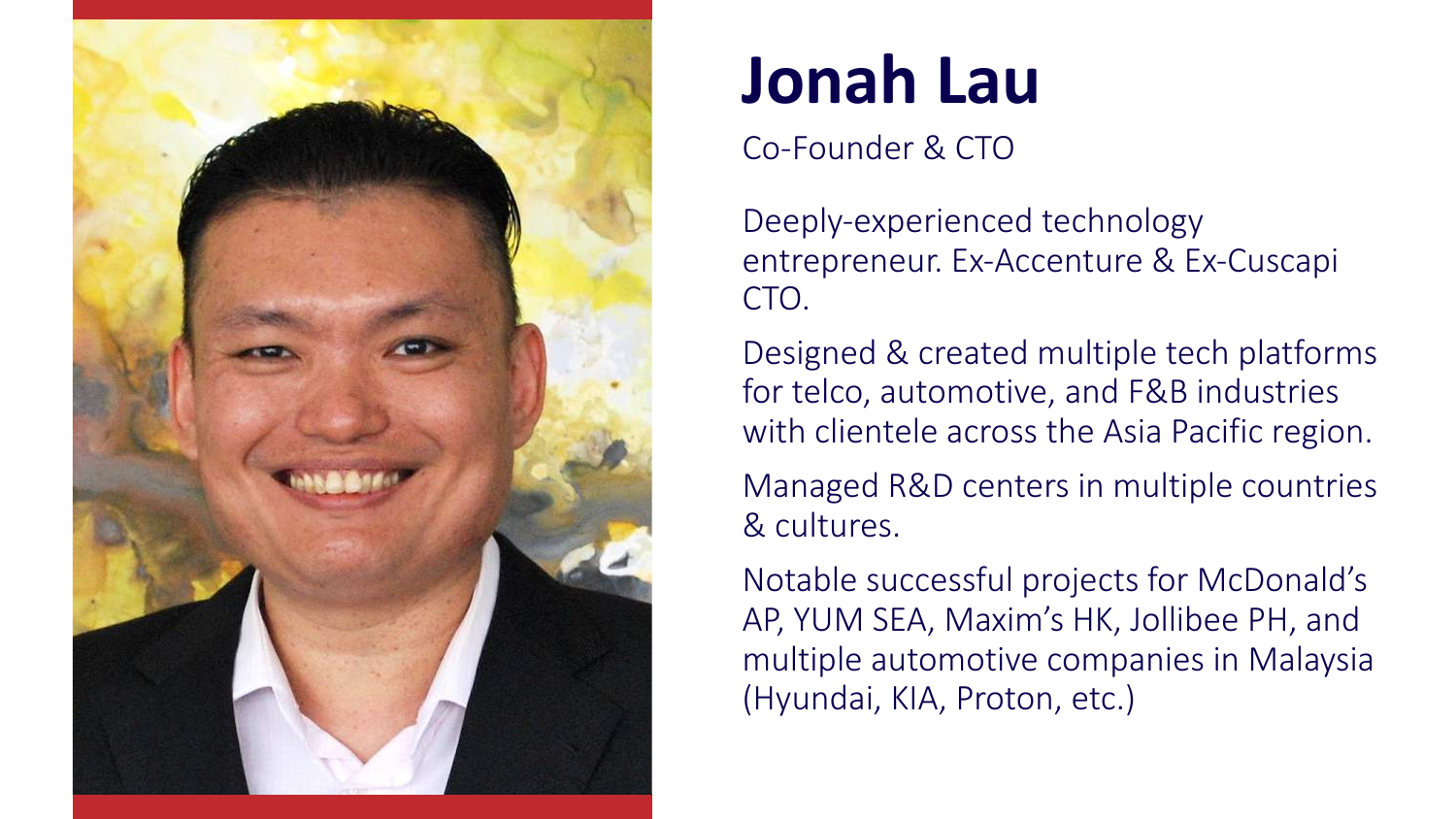### **Clients we have served prior to Sinisana**

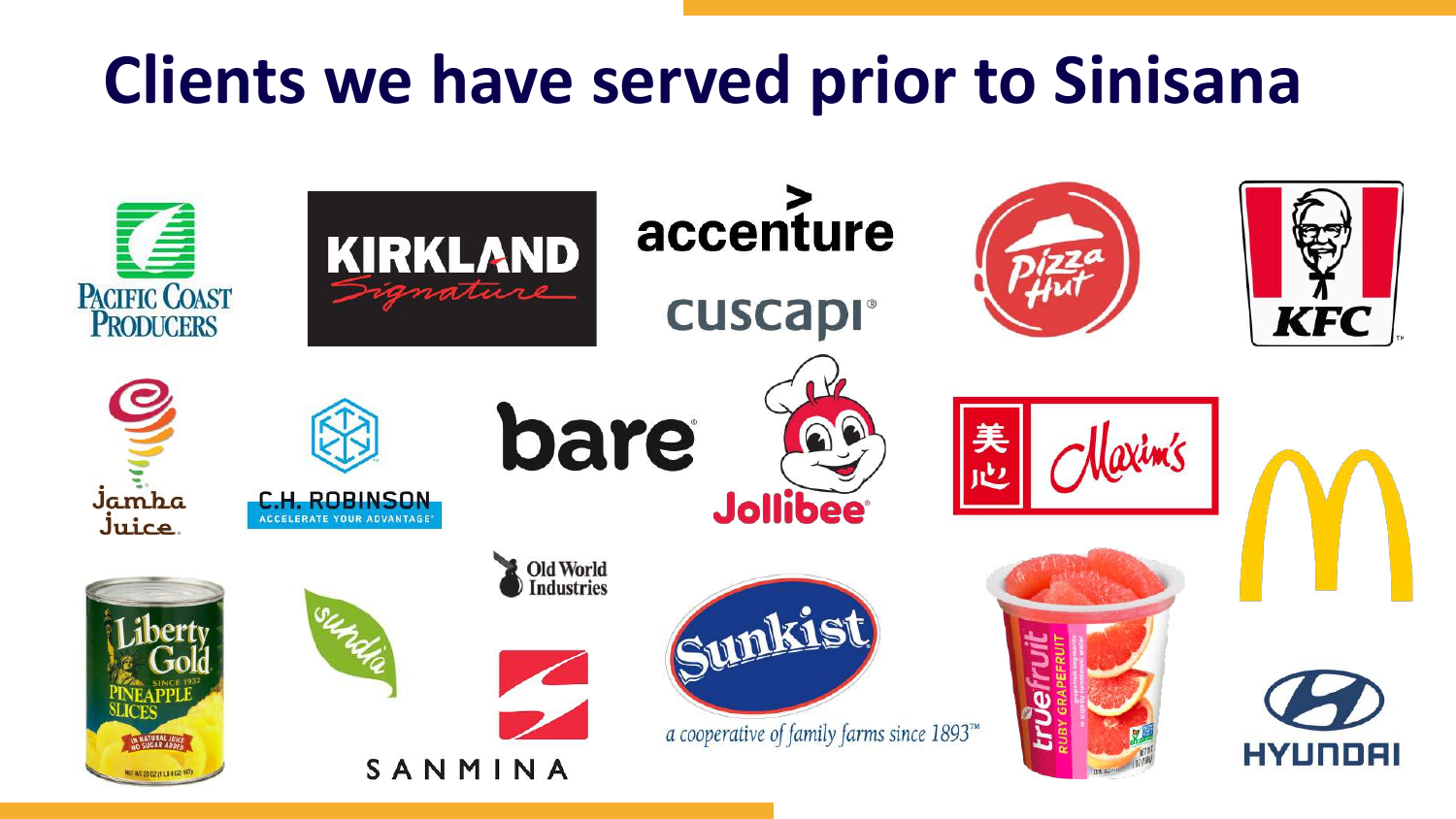### **How we help our clients**

**Gain consumer mindshare Food safety compliance Fraud prevention**

**Sustainability compliance**

**Responsible sourcing**

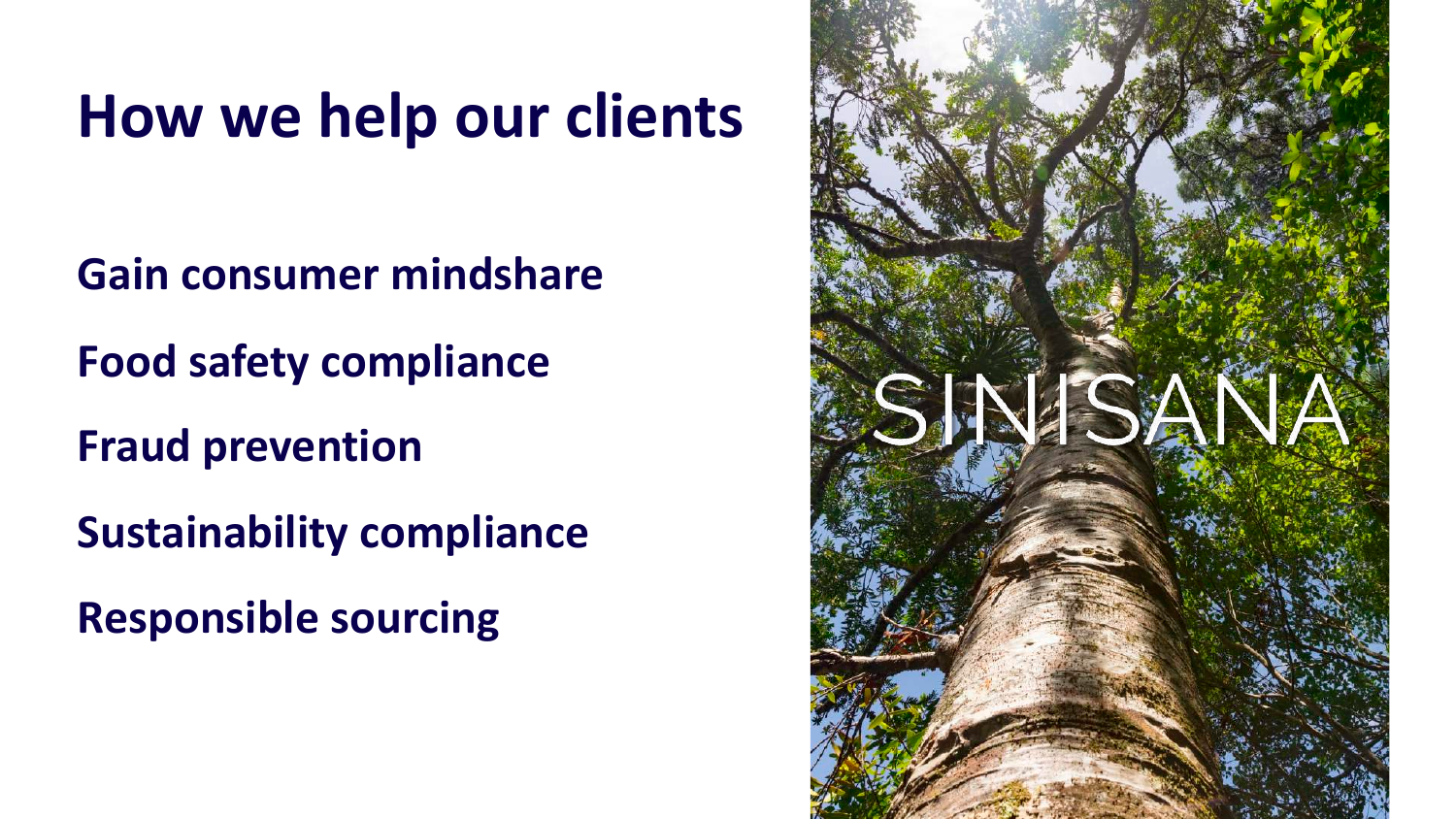# **Key Products**

#### Intersect by Sinisana

Supply chain management system built on blockchain technology. The system focuses on delivering compliance, traceability, and oversight functionalities to various parties within the supply chain. Tools and integrations available to support different digital maturity levels, particularly in emerging economies.

Through Intersect by Sinisana, supply chain participants can raise the bar for the confidence-level that their customers can be assured of via trust & transparency on the blockchain.

#### Trade Manager

Order management & fulfillment built for global trade based on blockchain. Provide complete details of your offshore orders through the production process.

Monitor production and inventory levels in real-time at your supplier's facilities to minimize supply disruptions.

Our solution can be integrated into existing ERPs or utilized as a stand-alone solution for those partners needing a nudge to enter the digital era.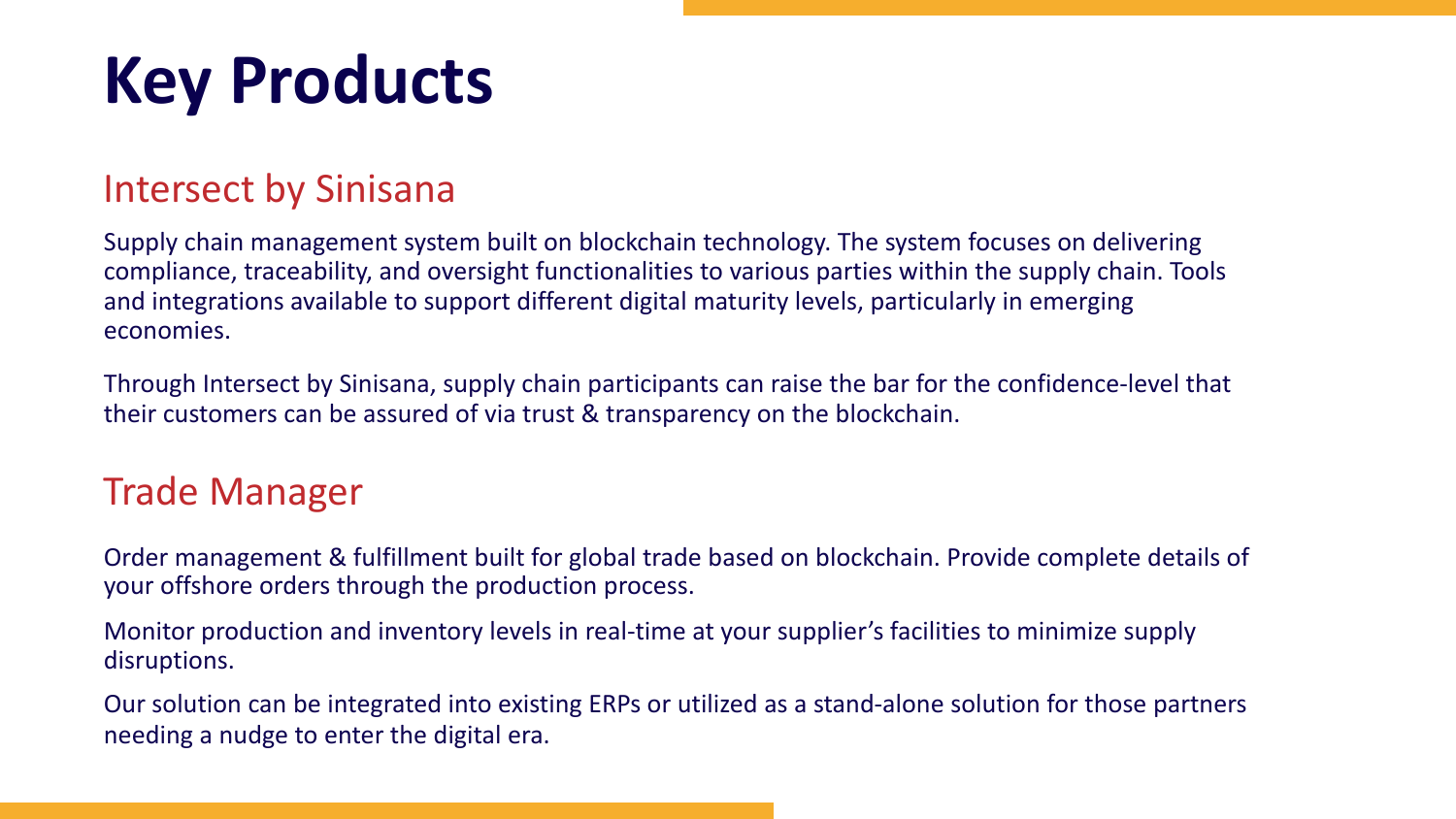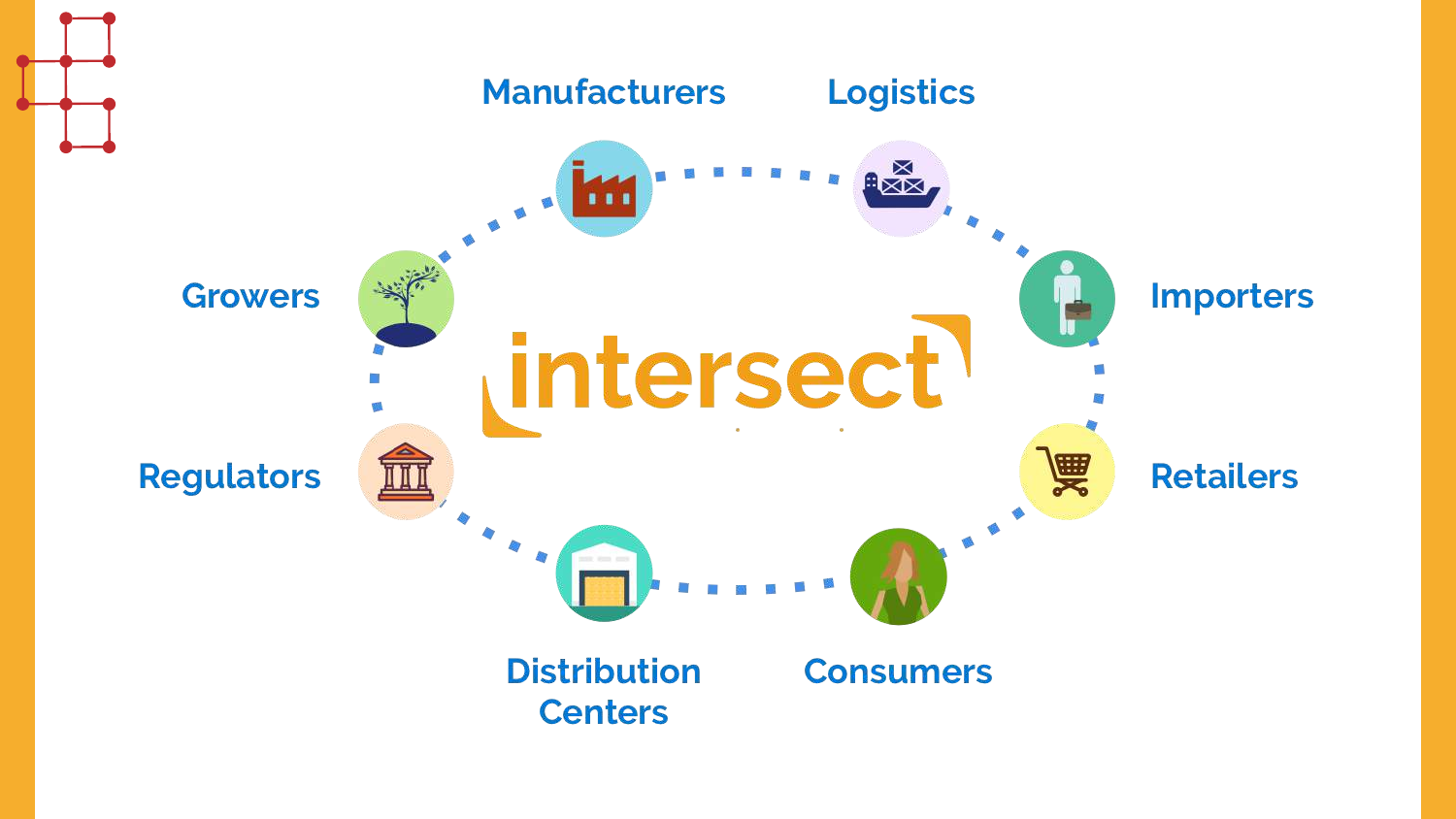### **A single platform to support the entire production and fulfillment process**

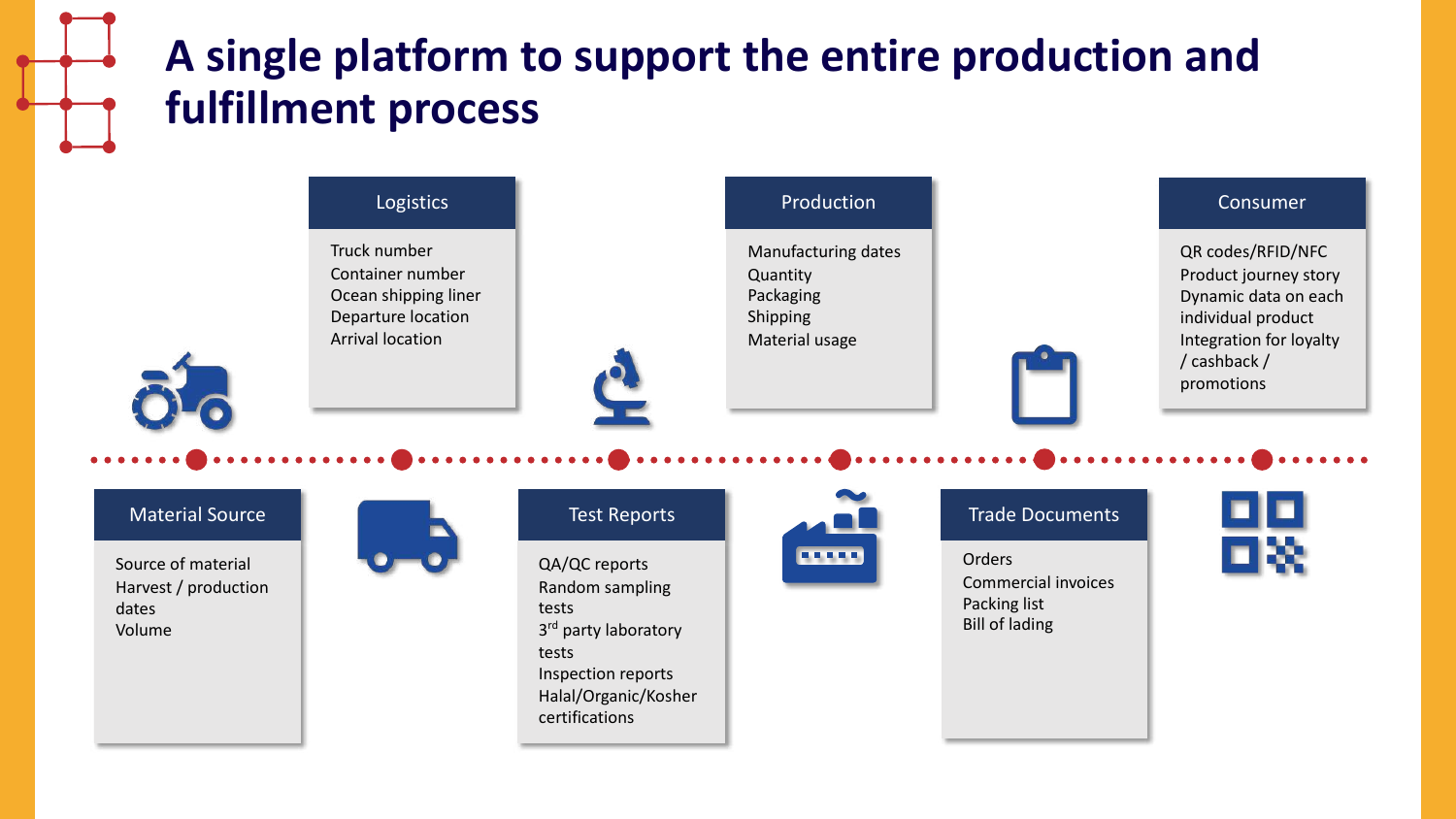### **Case Study**

#### Digital Transformation

Transforming manual paper-based operations at hatchery, farms and processing facilities into online real-time based management operations and reporting.

#### Sustainability

Help prove their claim that their crabs are 100% farmed in a sustainable manner. Their Australian customers have offered to pay more for crabs that can be PROVEN to be farmed sustainably.

#### Fulfill Export Market Requirements

Integrate and manage export requirements such as HACCP, traceability and product recalls. Manage global orders through digital platform.

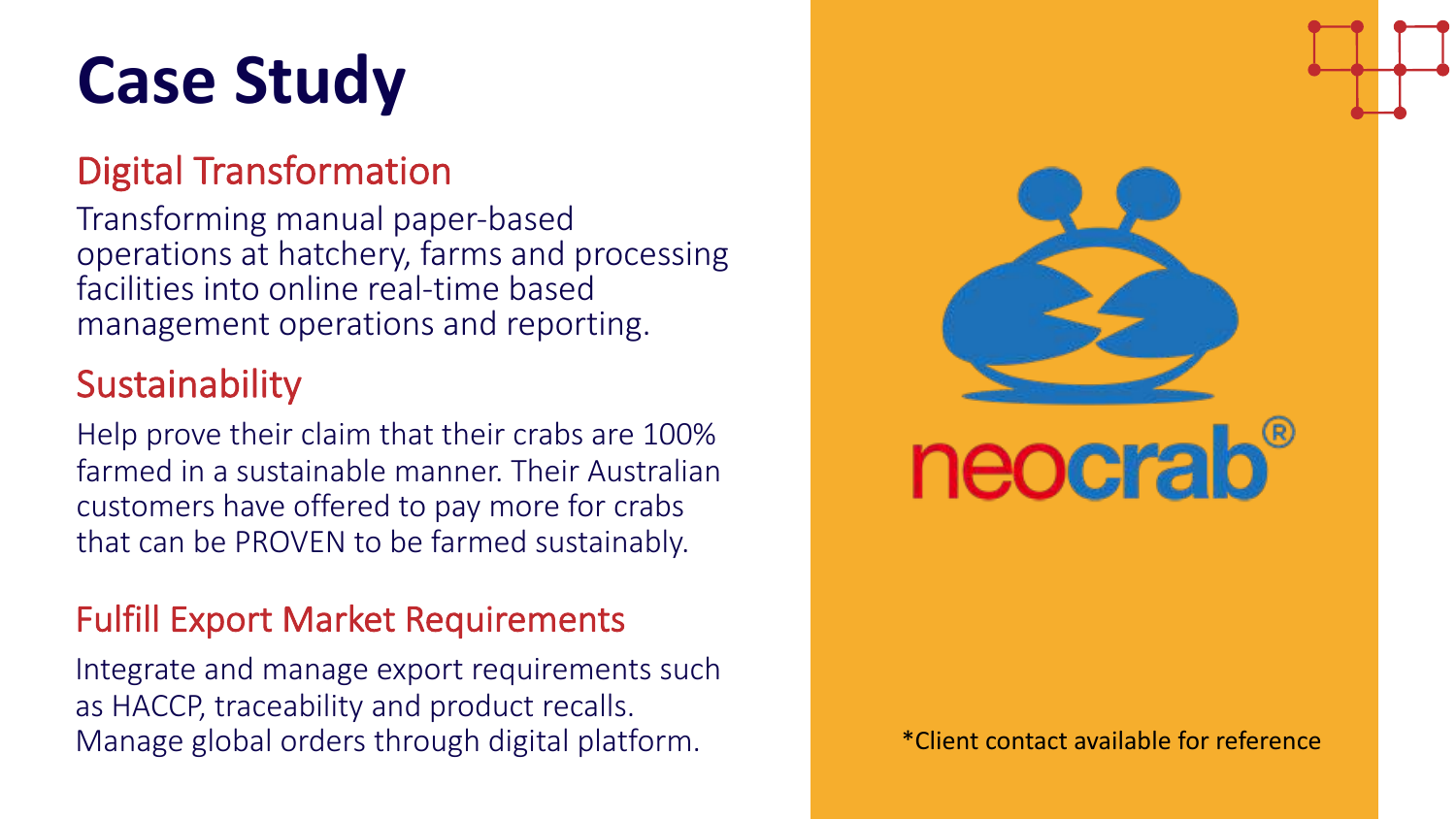### **Sample retail packaging**



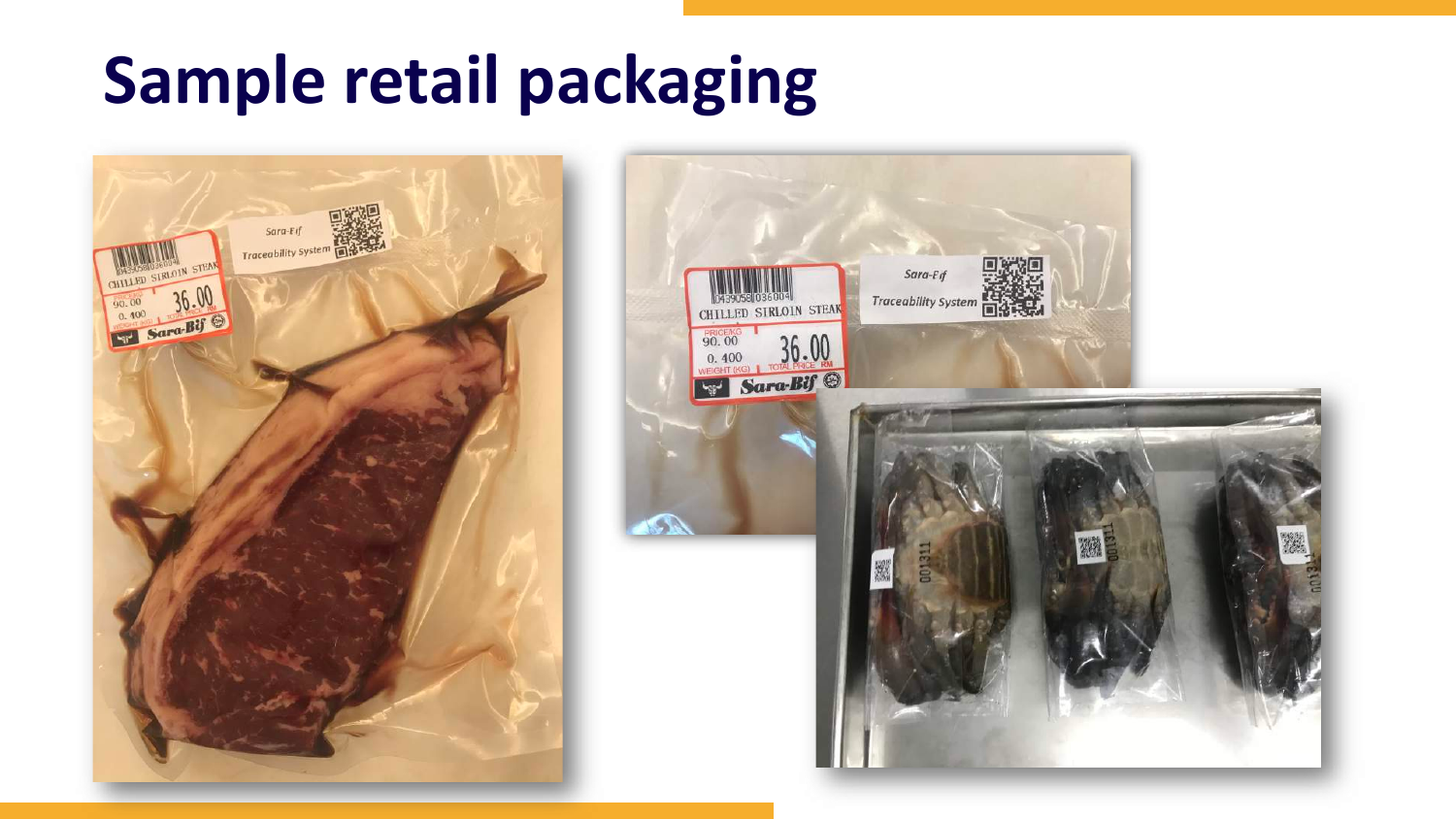### **Authorized Partners**

China – Intersect Asia Technical Services (Qingdao) Co., Ltd.

USA – AMICS Enterprise

Vietnam – Asia Hired Sdn. Bhd.